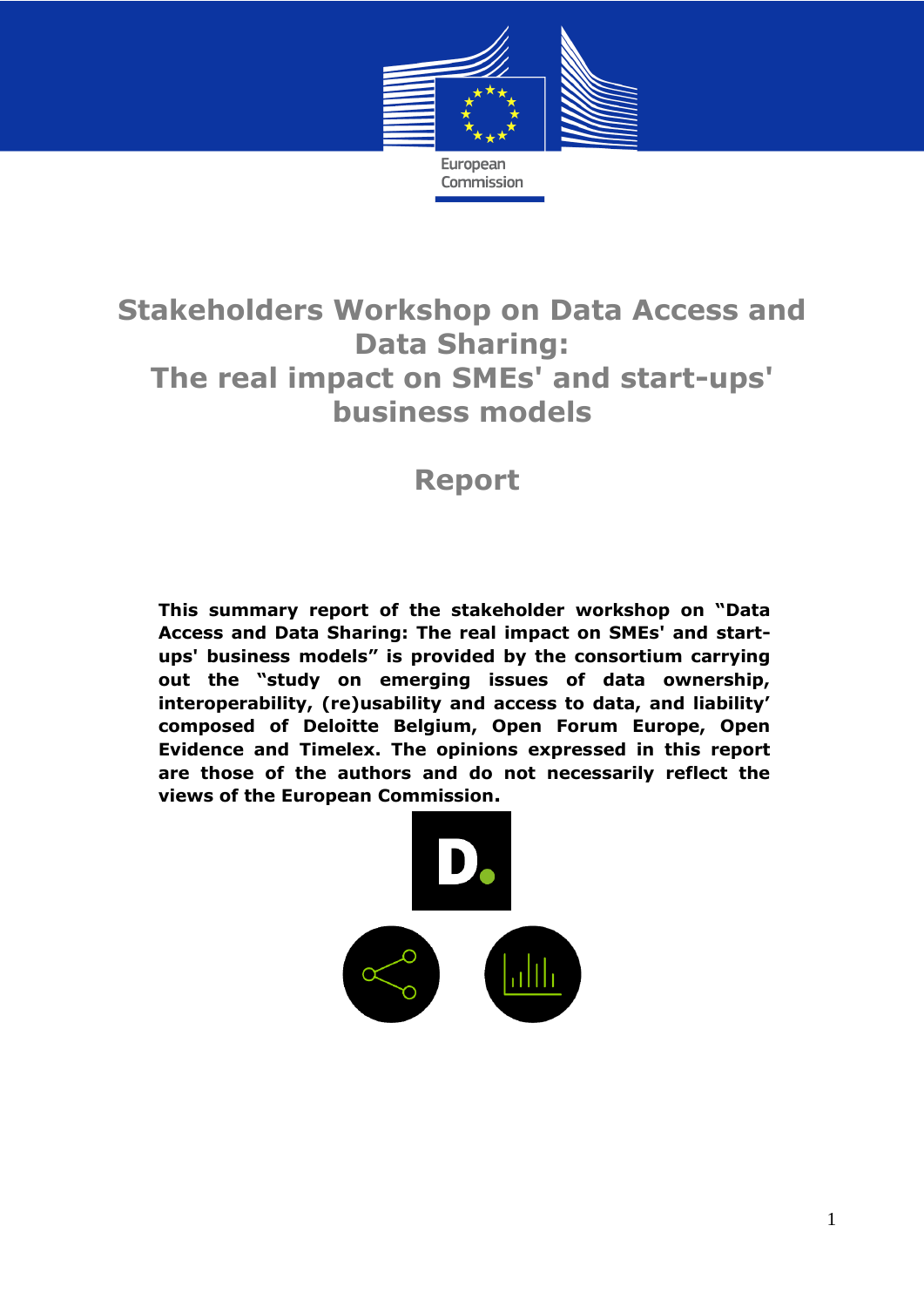#### **Report**

The Workshop on "Data Access and Data sharing: the real impact on SMEs and start-ups" took place on 29 May 2017 in Brussels and was organised by the Commission in the context of the structured dialogue announced in the Communication of January 2017 "Building a European Economy".

DG JUST unit A2 "Contract law" and DG CNECT unit G1 "Data Policy and Innovation" chaired the workshop. 45 participants registered to attend and 2 presentations and 3 case studies were presented.

The purpose of the Workshop was to collect input from SMEs and start-ups on the problems and obstacles they face when accessing or trying to access data for their businesses.

The ongoing study carried out by Deloitte on the emerging barriers to the data economy contributed to highlight **certain contradictions**. While it emerges from the study's survey and interviews that only 6.3% of companies in the EU are data-intensive and that a consistent number of businesses **do not have access to the data they need to innovate and develop new products and services,** the majority of businesses argue that **they do have access to the data they need for their business**.

This inconsistency in the data can be explained by the infancy of the market (only 6,3 % of European companies are intensive data users) or by many other factors, such as the fact that data are currently used mainly to improve existing products, services or processes and not to disrupt existing markets or by the influence of sectorial legislation and practices.

Despite and/or notwithstanding this inconsistency of the evidence concerning the problem of access to data, during the workshop a number of findings emerged concerning existing barriers preventing business from making more use of third parties data:

- Stakeholders unanimously agreed that contracts are the main vehicles for data sharing and accessing at the current stage of the market. This has pros and cons: on the one side, contractual freedom helps stakeholders adjust contractual clauses to their needs but on the other hand **SMEs and start-ups might suffer from a more limited bargaining power** than incumbents and major business players. This can prevent SMEs and start-ups from accessing the data they need.
- It was noted that, in a certain number of cases, **incumbents do not share data at all with third parties** as they try to protect their data "oligopoly" and benefit – alone- from their exclusive access to the data that others might need. Data sharers might also refrain from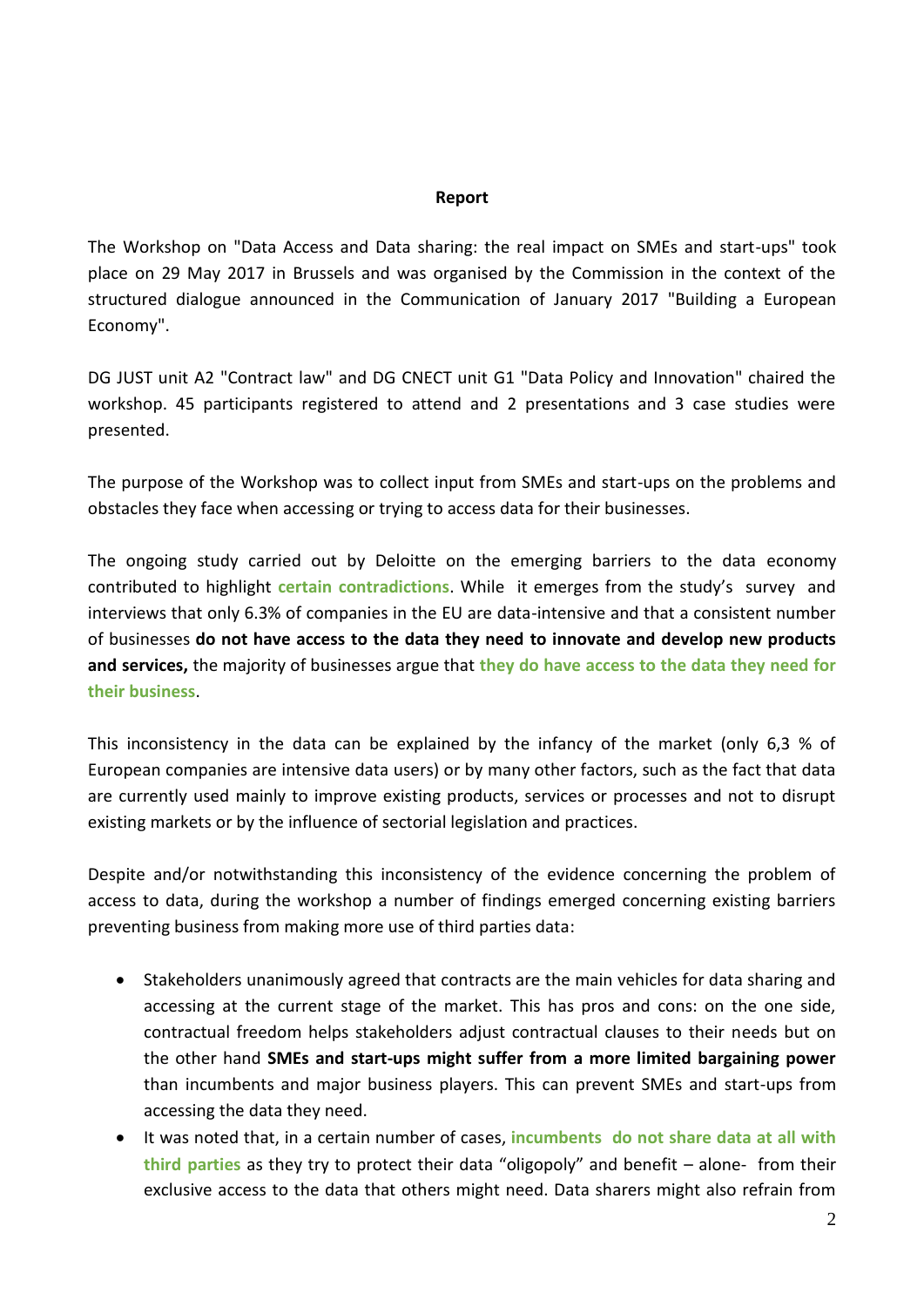sharing data for other reasons such as the risk of sharing sensitive information, issues linked to legal uncertainties or other obstacles (e.g. problems of valuing data or lack of skills).

- From a technical perspective, **there is a consensus that lack of interoperability of data is an issue and that further interoperability and portability are a prerequisite for more access and reuse of data.**
- **Legal uncertainty (eg. uncertainty about which rules would apply both domestically and cross-border) also plays a role as barrier to the access and reuse of data.** Stakeholders highlighted that, especially for SMEs and start-ups, legal uncertainty comes at a high cost and this concerns many different areas ranging from copyright rules to distinction between personal and non-personal data.
- Finally, it was argued that the lack of industrial platforms and of APIs ensuring direct access to data can also explain the limited number of businesses in Europe currently being intense data users.

### **A number of solutions to the above mentioned issues were discussed**:

- **Concerning hard regulatory measures, no particular consensus emerged**, although stakeholders from the after sales automotive market strongly advocated for hard law intervention in their sector.
- On the other hand, **a moderate support was shown for softer measures such as model contracts or standard contract clauses.** This support can be equally found amongst SMEs and start-ups as well as incumbents and bigger players.
- Similarly, **stakeholders mainly agreed on the necessity to encourage interoperability**. The costs of interoperability are particularly high for SMEs.
- Finally, a **consensus emerged on other soft policy measures** such as allowing experimentation through regulatory sandboxes or supporting SMEs and start-ups (also financially) in their innovation journey.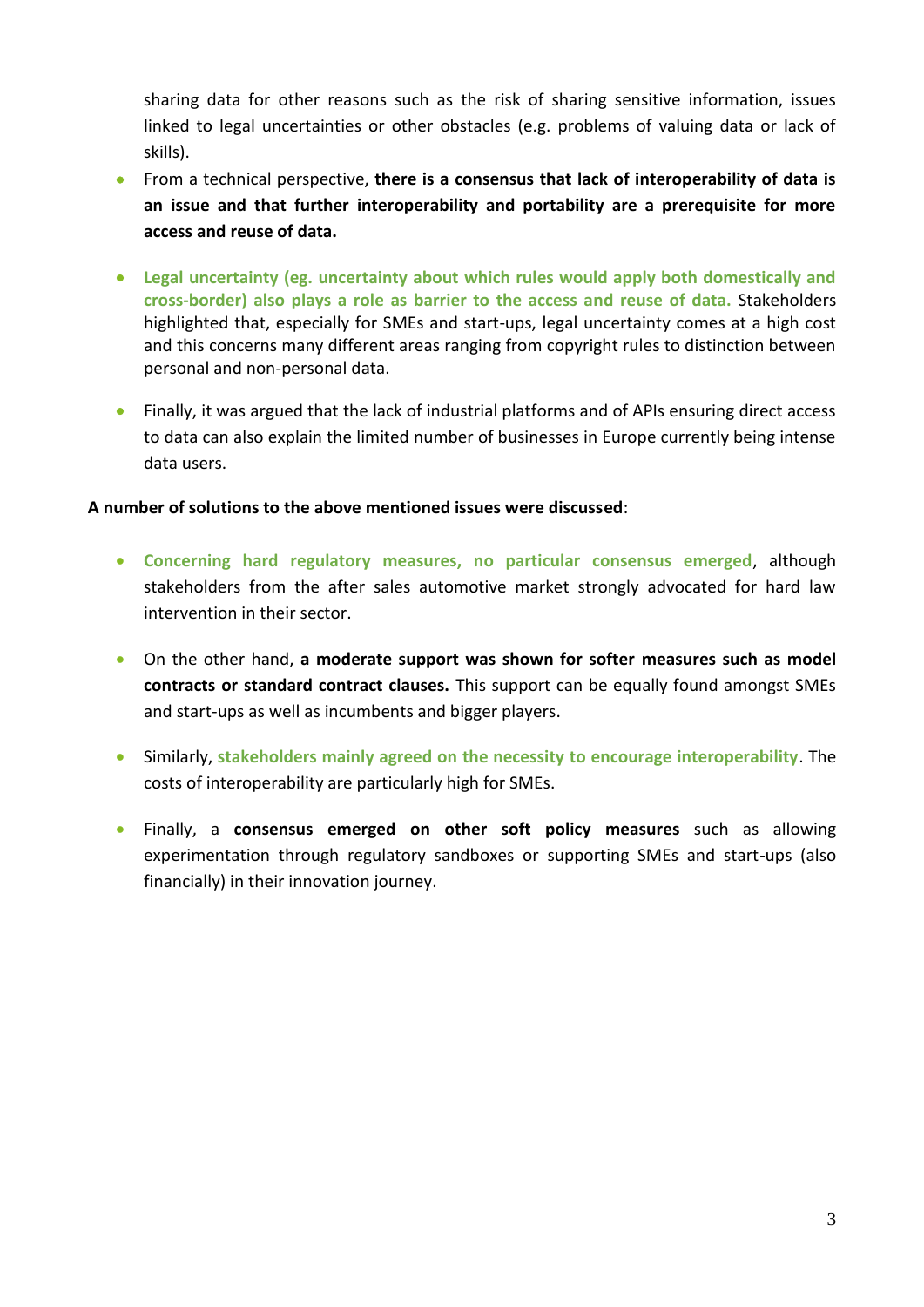#### **Workshop Minutes**

#### **1 - Welcome and introduction**

Mr. Dirk Staudenmayer, from the European Commission, DG Justice, greeted the participants and set the scene for the workshop by explaining that the event finds its raison d'etre in the European Commission "Communication on Building a European Data Economy"<sup>1</sup> and in the stakeholders' consultation activities put forward by the Communication itself. Indeed, the workshop is part of the structured dialogue launched by the European Commission in order to discover and identify emerging barriers in the market which inhibit the data economy. The consultation process is made up of a series of workshops and a public consultation (which lasted until April 2017 and of which the results will be published in July 2017). Finally, Mr. Staudenmayer stressed the idea that right now the Commission is in "listening mode", and that policy measures will be taken only if barriers are identified in the market that justify policy action.

Following this introduction, Ms. Celine Ramjoue (European Commission, DG Connect) took the floor to present the preliminary result of the consultation carried out by the European Commission and closed in April.

She explained that the consultation covered the following topics:

- free flow of data (that is to say the geographical restrictions linked to data location and storage);
- **•** access to data (meaning the barriers for accessing and reusing third parties' data);
- liability (especially in relation to IoT and autonomous systems);
- and portability of data.

Some 380 questionnaire responses were received, as well as 113 position papers (28 as standalone contributions). The respondents were mainly business and trade organisations, with a significant number of SMEs. In relation to the free flow of data, 63% of respondents confirmed the existence of data location measures, with 62% supporting the removal of data localisation restrictions through hard or soft law. In relation to access and transfer, a majority of respondents supported the idea that companies should be able to access data, with most respondents requesting some form of soft legislation. Concerning liability, there seems to be a lack of awareness amongst consumers when it comes to their rights as defined under the current legal framework. Finally, in relation to emerging issues, services allowing portability are in demand; nonetheless, portability is not offered by business yet.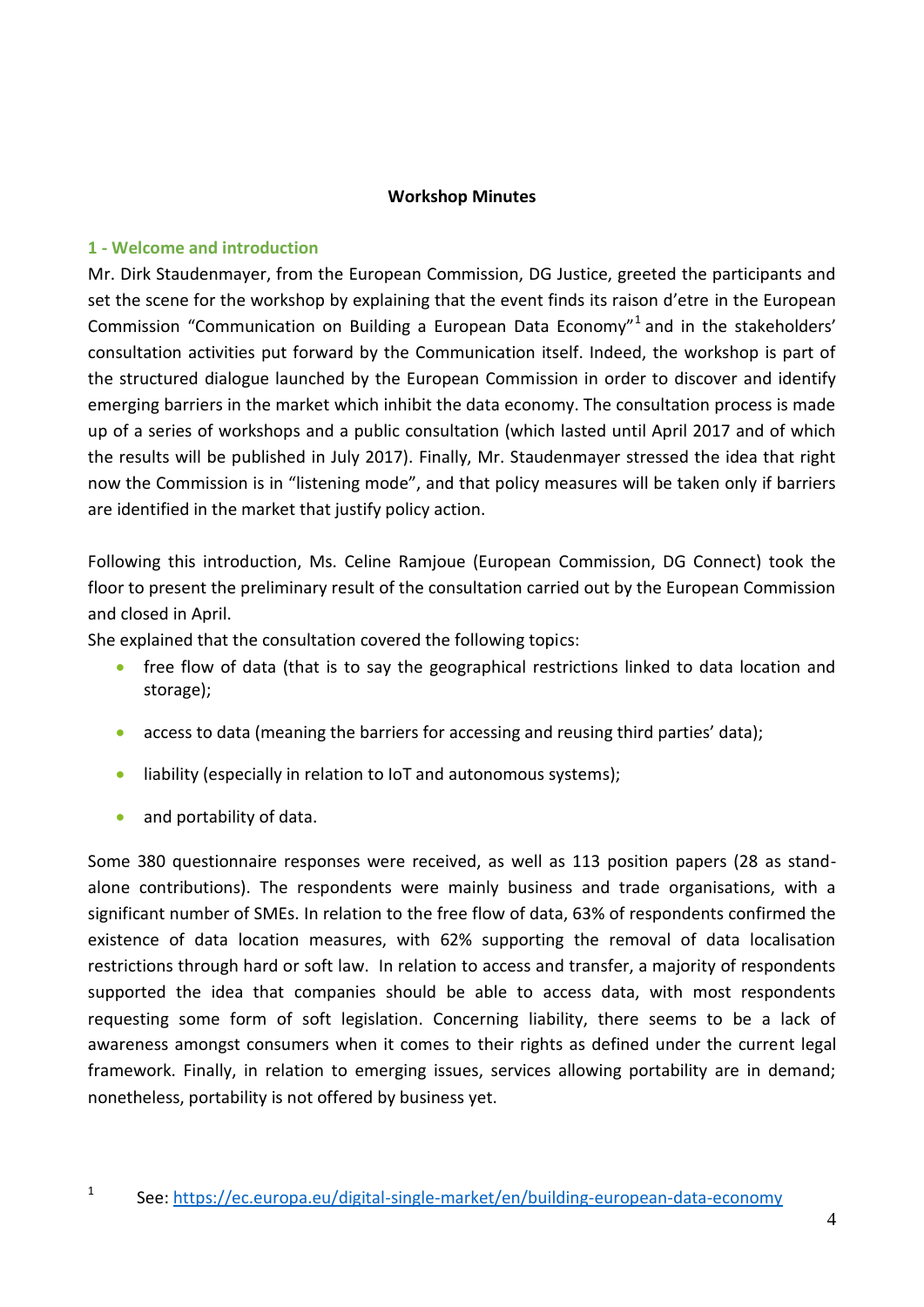### **2 - Presentation of the Study**

After the introduction provided by the European Commission, Mr. Patrick Wauters (from Deloitte) and his team presented the preliminary results of the ongoing study conducted by Deloitte and its partners on the emerging barriers related to the data economy. The team explained that the main objective of the study is to create an impact assessment concerning the emerging issues to the data economy such as access to data, liability, data ownership, and interoperability. 10 case studies (each covering a different sector) were considered, with stakeholders from those sectors being contacted in order to obtain relevant insights and map the new business models. At the same time, a general and statistically relevant survey was developed aiming at obtaining quantitative evidence on the trends in the sectors covered by the assignment. As the preliminary results of the study suggest, when new products are developed, and those products are based on data, the development tends to take place in-house. Indeed, currently data sharing and reuse is quite rare, being limited to only 2% of business data<sup>2</sup>. Despite data sharing and reuse currently concerns only a limited number of companies, the survey showed that there is an appetite for more data, with businesses considering that further access to (in particular machine generated and process generated) data could help them improving existing services as well as delivering completely new services.

Regarding the issue of access to data, the evidence collected is contradictory. **A majority of respondents to the general survey carried out by the study team replied that their companies can access the data that they need.** However, **many of the stakeholders interviewed said that data access is a problem and this is also confirmed by the preliminary analysis of the data emerging from the public consultation.** Several reasons could possibly help understanding this contradiction:

- As only 6,3% of EU companies are intensive "data users"<sup>3</sup> access to data is not (yet) a problem for the majority of companies in Europe - but it is a problem for the most innovative ones.
- Companies can access the data they strictly speaking need for their business, but would like to have more to provide new products and services beyond what they currently offer.
- It depends mainly on sectors, as in certain sectors (e.g. automotive) access to data is critical while in other is less important.
- There is no common understanding of what data means, which entailed different interpretations of the question.

Further to these explanations, the study tested a number of possible barriers related the problem of access to data for the businesses expressing concerns in this respect. From the perspective of current of future data users, one of the main barrier underlined by stakeholders is precisely the

- 2 Source: the European Data Market Monitoring Tool, IDC 2016
- 3 Source: the European Data Market Monitoring Tool, IDC 2016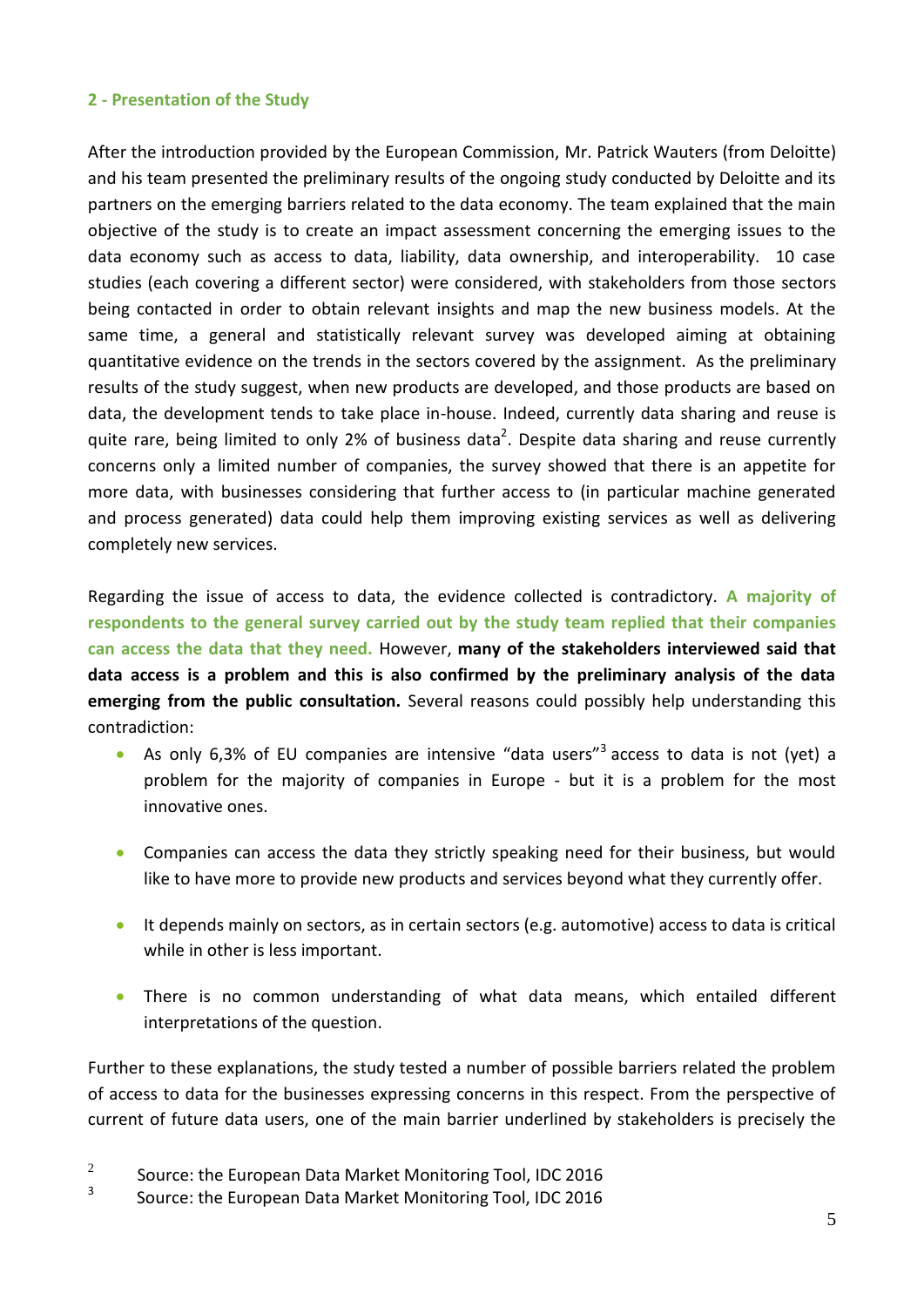fact that **data is not made available by data sharers**, as a result of many reasons, such as: a risk of sharing sensitive information, legal and value uncertainty, technical barriers and lack of skills.

Other than data not being made available, the study specifically considered the subject of contractual barriers to the sharing and access data. Indeed, **as contracts are the main vehicle of the data economy at the present state**, contractual issues and legal uncertainty appear to constitute a potential explanation for limited access to data.

While the concept of "data ownership" was originally explored by the study team, soon enough it became clear that **the question of "data ownership" is not a major barrier for the data economy**. **More relevant is the question of access and reuse rights, which are decided by business through contracts and on a case-by-case basis.** This reliance on contracts has a number of pros and cons: from a positive perspective, contractual freedom ensures that companies can adjust clauses to their needs and act quickly when new developments arise. On the downside, using only contracts as vehicle for exchange of data can entail administrative burden each time a contract needs to be renegotiated and can lead to different approaches towards the same legal concepts due to the variety of clauses used. Moreover, **some businesses (and especially smaller businesses) may suffer from unequal bargaining power and struggle more to obtain access to the data they need**.

The question of liability for wrongful data can also be treated as a contractual barrier at this stage, as most of the businesses currently deal with the liability aspects of data through contracts and on a case-by-case basis, as also shown by the result of the general survey. However, it also emerged that there is a certain lack of clarity in the legal regime as liability and damage types are not well defined and/or understood and the overall liability regime making the distinction between products and services might need a revision.

**Technical obstacles were also identified as representing a considerable barrier, because lack of interoperability entail high cost for businesses willing to access data**, and this is especially true for SMEs and start-ups. Nevertheless, in this area there is a general trend towards greater openness and interoperability, which could reduce the costs of using data on the long term. Finally, the study team pointed out that other barriers, such as the problem of attributing the right value to the data or the lack of skills of employees, can also explain why data access and reuse might not be as simple as it could be for start-ups and SMEs.

#### **3 - Presentation of issues faced by SMEs & Start-ups**

Mr. Oliver Gruhn (from Digital SMEs) explained that digital SMEs are not a monolithic group of companies facing the same issues and obstacles. Instead, digital SMEs can be classified into two main categories with different characteristics and needs: on the one hand, the enablers or providers of technologies and, on the other, technology users. Currently, most of businesses use data to optimise their processes and improve their existing services and products rather than for inventing new business models and disrupting the market through innovative solutions. There is a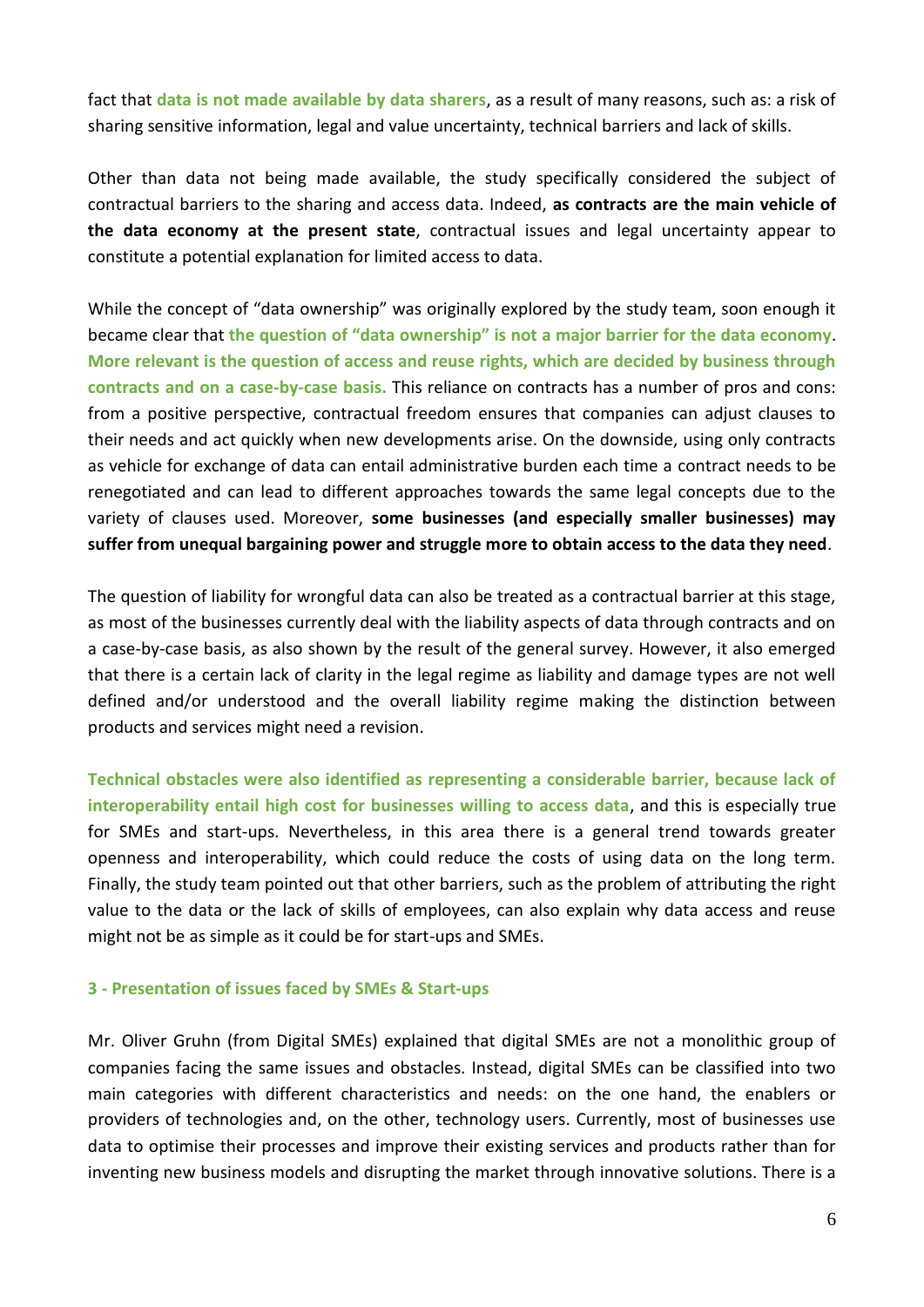risk in this respect, as European business found themselves lagging behind in the first digital revolution led by exchange of personal data through platforms (which are mostly US based). Therefore, **Europe needs to develop and invest in platforms for exchanging non-personal data** and pave the way towards more innovative business models built on these premises.

When it comes to the barriers that SMEs and start-ups face in the data economy, the main issue emerged so far relate to the fact that there is **a huge lack of clarity concerning who can access data, how and under which conditions**. Aiming at solving this problem, Digital SMEs would like to see the emergence of an **open market of non-personal data,** for instance through the establishment of platforms allowing both the manufacturers and the other players of the value chain to use the machine generated data. Moreover, **the terms and conditions related to the data should allow everyone to use the data more freely, in order to foster innovation.** Digital SMEs also advocates for **more openness and documentation of APIs in order to facilitate access to data** and limit its concentration. It was also noted that the General Data Protection Regulation will have an impact on all businesses and a correct implementation of these rules must be ensured to make the most out of the data economy.

Mr. Lenard Koschwitz (from Alliance for Start-ups) pointed out that accumulation of data does not directly provide power. Instead, **what matters in the data economy is both to have proper data, and to know how to use that data.** From the experience of Alliance for Start-ups, **the key issue is that, in some cases, data is not made available at all.** Moreover, **very often start-ups do not have the same bargaining power that bigger companies might have.** This could lead to a struggle for start-ups which try to keep transaction costs as low as possible. Ultimately this could also lead to the emergence of cases of abuse of dominant position. In this respect, even in the financial sector where the Payment Service Directive 2 should have substantially helped start-ups and innovative businesses, there was a strong influence of incumbents on the drafting of the legislation which did not completely lead to the results expected by smaller players in terms of opening of the market and market disruption.

Reacting to these presentations, stakeholders from the Alliance for the Freedom of Car Repair in the EU (AFCAR) reiterated that, in the automotive sector, the rules on access to data have been dictated by data holders and incumbents mainly. Moreover, one of AFCAR's members, FIGIEFA, represented by Ms. Silvie Gotzen, considered **that the sector matters more than the size of companies when it comes to access to data and data economy**.. Therefore, **this association asks for hard, sectoral regulation that would guarantee access to data to all car repairers who need it.**

A representative from the energy sector explained that this also applies to the energy sector. Indeed, the incumbent companies which are in control of the electricity networks create the rules for access to the infrastructure, which might entail barriers and problems for SMEs willing to access and reuse the data. Nonetheless, **not all stakeholders in the room agreed on defining the question of access to data as a sectorial issue mainly**. Some in fact argued **that in the data economy, barriers between sectors are meaningless** and the most value can be extracted from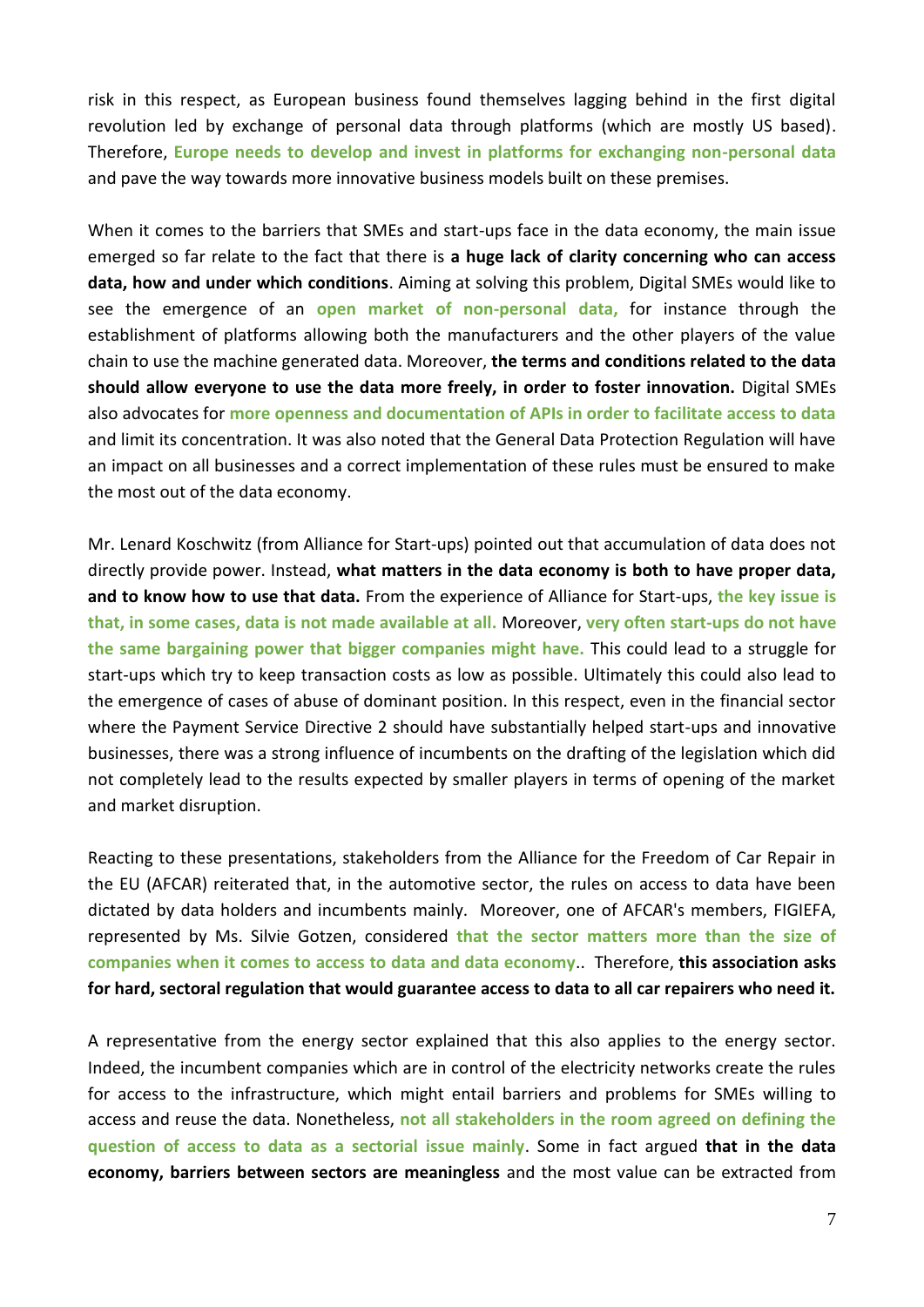aggregating data coming from different sources and different sectors. Other attendees suggested that competition law could help solving the problem of access to data when this relates to the abuse of dominant position of an incumbent. Moreover, some start-ups advocated for more legal certainty around data access and reuse and a reduction of legal costs, through for instance the establishment of a network of pro bono lawyers helping innovative businesses.

Mr. Staudenmayer summarised this debate by pointing at the **two main cleavages emerging**: one related to the possible need of developing general or sector specific measures and the second concerning the possible use of soft or hard law. Following this, he asked the stakeholders to illustrate examples of specific problems and to elaborate on these two cleavages based on their experience.

From the aviation perspective, **a representative from Airbus expressed its support for the development of soft measures, like guidance or model contract terms, rather than hard legislative measures**. This position is linked to the international dimension of the aviation sector which can only thrive if there is a level playing field at the global stage. This means that specific European legislation would not help Airbus as it would impose more burden on European players vis-a-vis non-European companies and would therefore reduce Airbus' competitiveness worldwide.

Mr. Koschwitz (from Alliance for Start-ups) argued that although he did not have any real substantive proof that there is an overall structural problem accessing data, he had identified issues in some cases, the majority of them related to copyright and to exclusive rights. He also argued against sector-focused legislation due to the lack of meaning of borders across sectors in the data economy. Nevertheless, he recognised **that there is no single golden solution and that more research on this topic is necessary before embarking in the development of concrete policy options.** For this reasons, regulatory sandboxing, policy experimentation and A/B testing could be very useful preliminary and "light" policy tools to investigate further how to help the data economy strive.

#### **4 - Webinar**

Ms. Angela Sanguinetti, from the European Commission – DG Justice, introduced the webinar and explained the purpose of the event that is to say to collect feedback from stakeholders located outside Brussels through non-physical participation to the discussions. Ms. Sanguinetti presented the main themes explored during the morning session and briefed the attendees on the expected outcome of the afternoon's discussion before giving the floor to the speakers.

TST, a Spanish company based in Santander providing IoT solutions, quickly explained its business model and presented a project based on the reuse of public data from the Municipality of Santander. The company created a platform which helps citizens to access big quantities of energy consumption data, and, at the same time, helps the municipality in communicating and exchanging with its citizens. As emerged in the course of this project, the main barriers consisted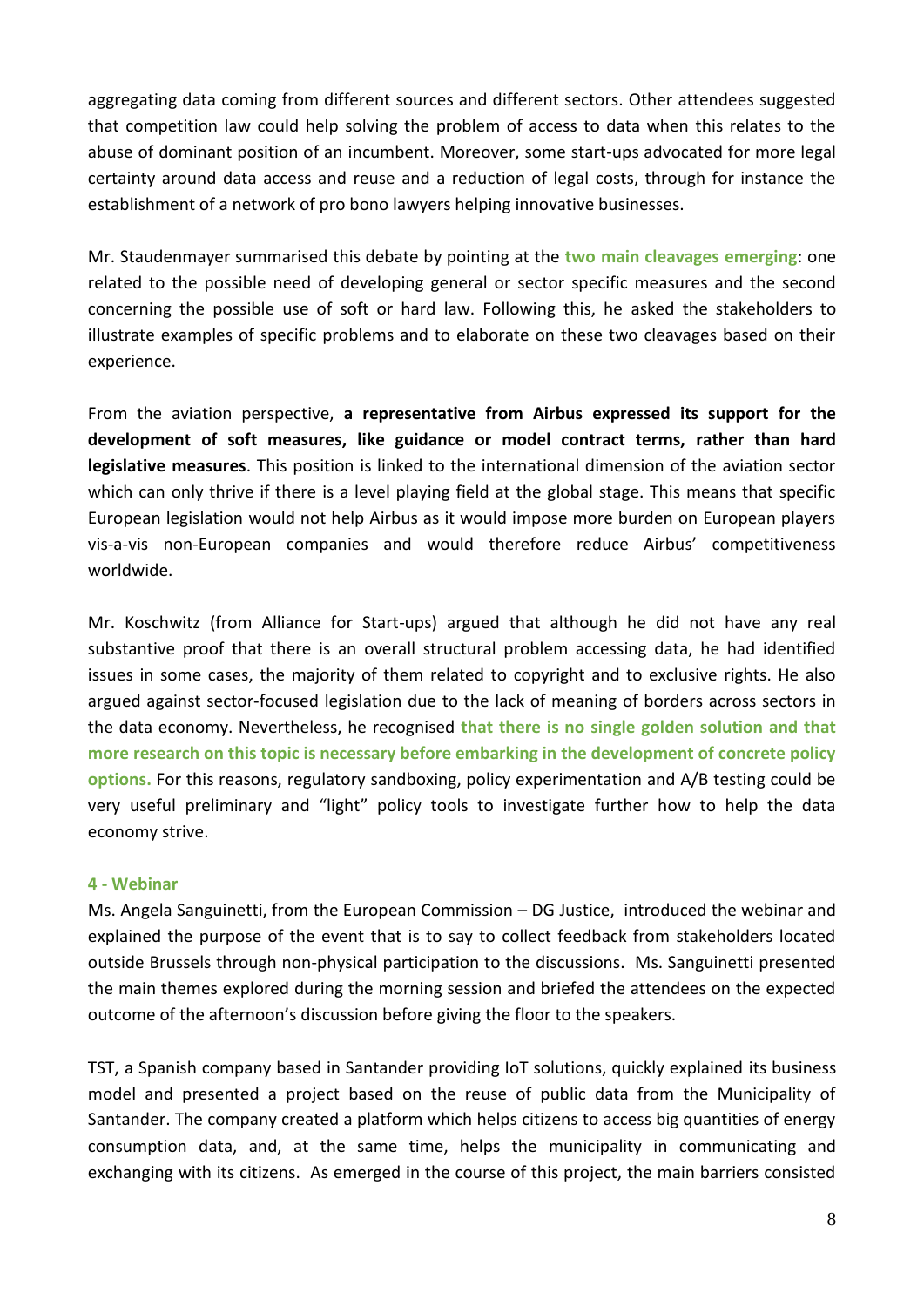in **the lack of interoperability and formatting of the datasets as well as the legal uncertainties related to the access and the reuse of these data.** Moreover, the question of the definition of the border between personal and non-personal data in the energy sector was also mentioned.

Data Scouts is a data analytics company helping its clients exploiting their data in order to get to know their markets better. The barriers that they experienced so far while offering their services relate to the fact that **accessing data does not mean merely having access to an API. It also means having the right processes and legal conditions in place.** In this respect, **the discussion on data ownership is meaningless and the true questions concern access and reuse of data. Interoperability of datasets is also very important, as it drives reusability of data.** 

PartsPoint gave an example of the business models of companies providing aftermarket services in the automotive sector. For this type of companies, one of the main cost driver at the moment is represented by the network costs. Good telematic systems and direct access to vehicle data would help reducing these costs. Direct access would have many positive effects: customers would benefit from price reductions; this system would reduce downtime; the product offering would be more innovative; freedom of choice would be enhanced and CO2 emissions would be reduced. Access to real time data is however a precondition for all this to happen. In this regard, **stakeholders operating in this sector mostly consider that hard regulatory measures facilitating access to data are vital** as there are currently market failures and oligopolies of data that need to be broken to provide citizens with a proper choice. **Soft policy measures would not be sufficient in this market segment.**